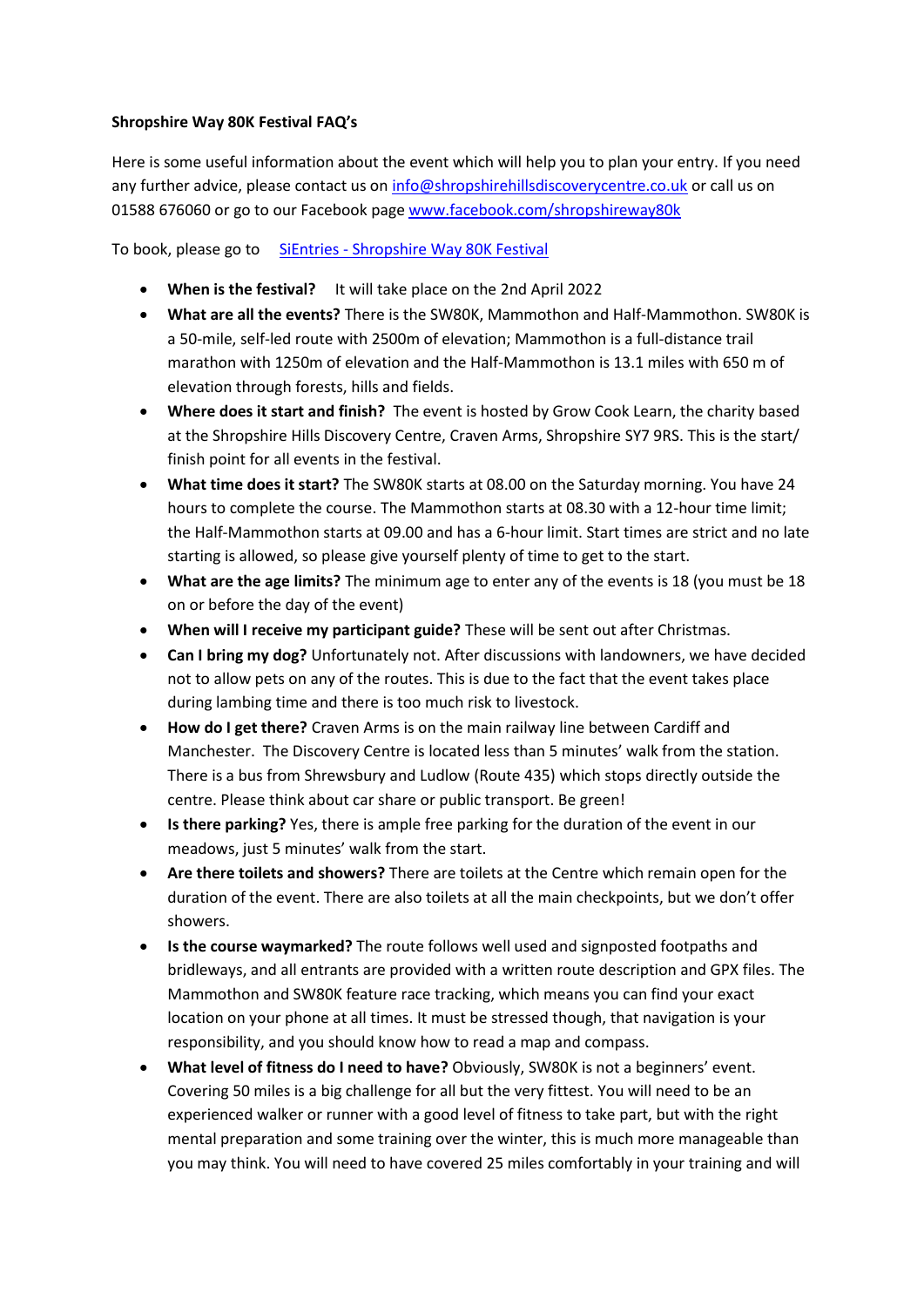need to do some speed work, ideally an hour or so three or four times per week. You should have experience in different seasonal conditions, in hilly areas and know how to read a map and compass. You will also need to feel confident navigating in the dark. Mammothon and Half-Mammothon entrants will need some experience of outdoor walking in all conditions and be familiar with upland terrain. You need to know how to read a map and compass.

- **Do I need any specialist equipment?** All participants in the SW80K will be sent a mandatory kit list including first aid kit, map, waterproof clothing, compass and torch. This is to satisfy our risk assessment and you will not be allowed onto the event unless you comply with this list. Mammothoners will need to carry a map and be expected to carry equipment needed to keep them safe according to the conditions on the day. Remember that conditions in early April can vary enormously and you should know how to keep warm, dry and comfortable in cold, windy and wet conditions. Similarly, you should be aware of how to protect yourself from sunburn and high temperatures.
- **Is there a kit check?** Yes, there is a stringent kit check at registration where we will ensure you are carrying all the mandatory kit. Without it, you will not be permitted to start.
- **How much does it cost?** The cost of entry is £50.00 for SW80K; £30.00 for the Mammothon and £15.00 for the Half-Mammothon
- **What does this include?** The cost includes parking, food and drinks at our checkpoints along the course, professional first aid support around the course and repatriation to the Discovery Centre should you need to retire. You will also receive a memento of the event and a certificate. The two longer events offer fully interactive race tracking from GB race trackers.
- **How do I enter?** You enter by visiting SI Entries' bookings page at SiEntries [Shropshire Way](https://www.sientries.co.uk/event.php?event_id=8762)  [80K Festival](https://www.sientries.co.uk/event.php?event_id=8762)
- **What if I need to cancel or defer my entry?** We have a range of options available and we strongly advise you read our cancellation policy in the event disclaimer page at [SiEntries -](https://www.sientries.co.uk/event.php?event_id=8762) [Shropshire Way 80K Festival](https://www.sientries.co.uk/event.php?event_id=8762)
- **What maps do I need for this event?** The Mammothon and Half-Mammothon routes are covered by OS Explorer sheet 217 and the SW80K route is covered by Harveys Shropshire Way map at 1:40000 scale or OS Landranger sheet 137 at 1:50000 scale.
- **What about navigating?** We supply GPX files and a full written route description for all the events, but these are as an aid to navigation only. The responsibility for navigation is yours alone and you will need to be able to use a map and compass to navigate.
- **What facilities are provided?** All major checkpoints (located approximately every 10 miles) have a good range of food, toilets, hot and cold drinks and snacks. They are indoors with seating and warmth. In between these, there are water stations which may be manned or unmanned, where you may re-fill your bottle and grab a snack.
- **Is there a list of rules?** Yes. There is nothing out of the ordinary; just common-sense rules to make sure you are safe. All participants will be sent a pack in January with all this information.
- **Do we have to be grouped up at night?** No! Although you are all welcome to pal up with fellow competitors at any time of the day or night, there will be no compulsory grouping in this event
- **What are my accommodation options?**